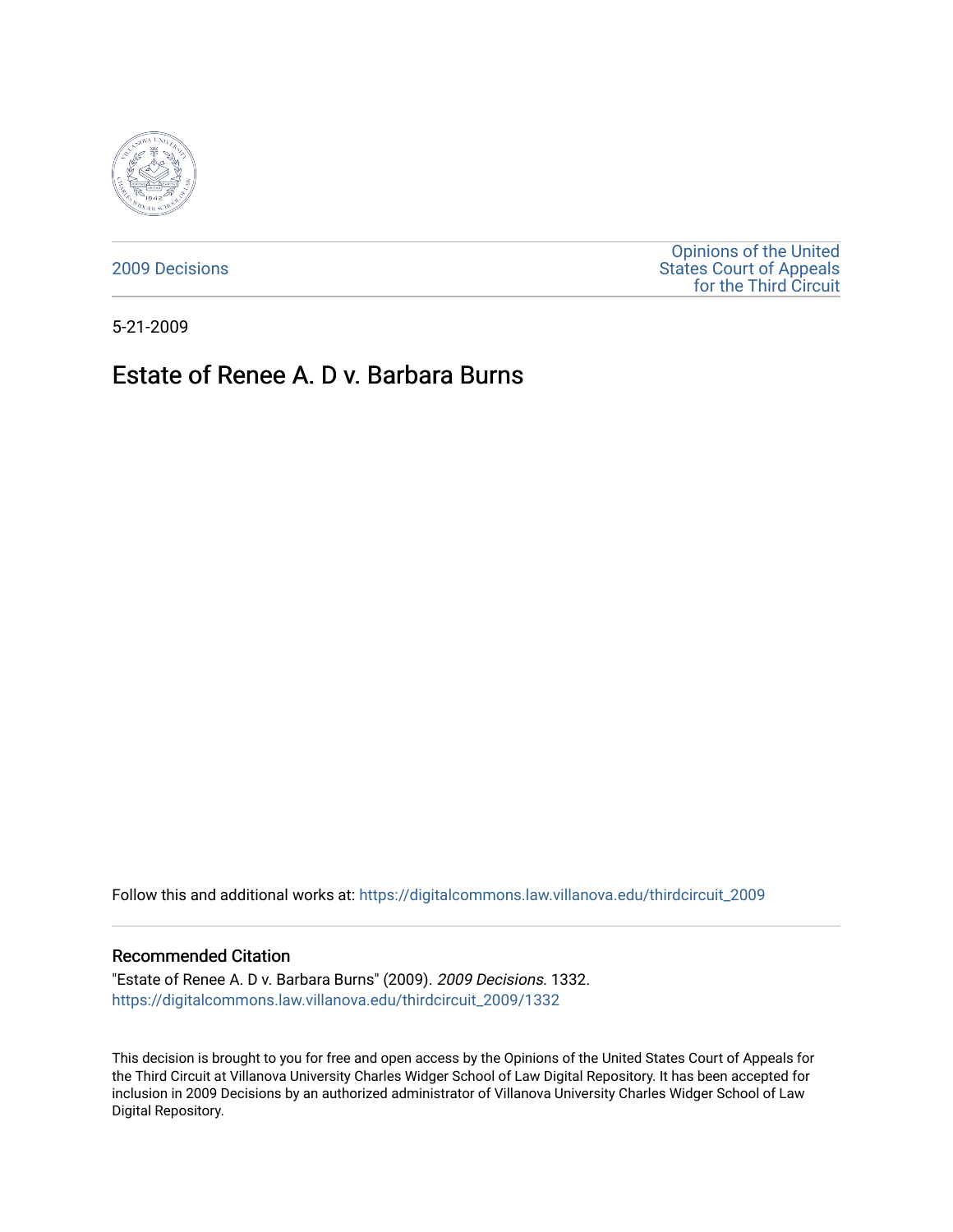#### **DLD-149 & DLD-150 NOT PRECEDENTIAL**

## UNITED STATES COURT OF APPEALS FOR THE THIRD CIRCUIT

 $\overline{a}$ 

 $\overline{a}$ 

 $\overline{a}$ 

 $\overline{a}$ 

 $\overline{a}$ 

 $\overline{a}$ 

 $\overline{a}$ 

 $\overline{a}$ 

#### No. 09-1357

#### ESTATE OF RENEE A. DEFINA

v.

BARBARA BURNS, Appellant

On Appeal from the United States District Court for the District of New Jersey (D.N.J. Civil No. 08-cv-04457) District Judge: Honorable Dennis M. Cavanaugh

Submitted for Possible Dismissal due to Jurisdictional Defect, Possible Dismissal Pursuant to 28 U.S.C. § 1915(e)(2)(B) or Summary Action Pursuant to Third Circuit LAR 27.4 and I.O.P. 10.6

No. 09-1823

IN RE: BARBARA R. BURNS, Petitioner

On a Petition for Writ of Mandamus from the United States District Court for the District of New Jersey (Related to D.N.J. Civ. No. 08-cv-04457)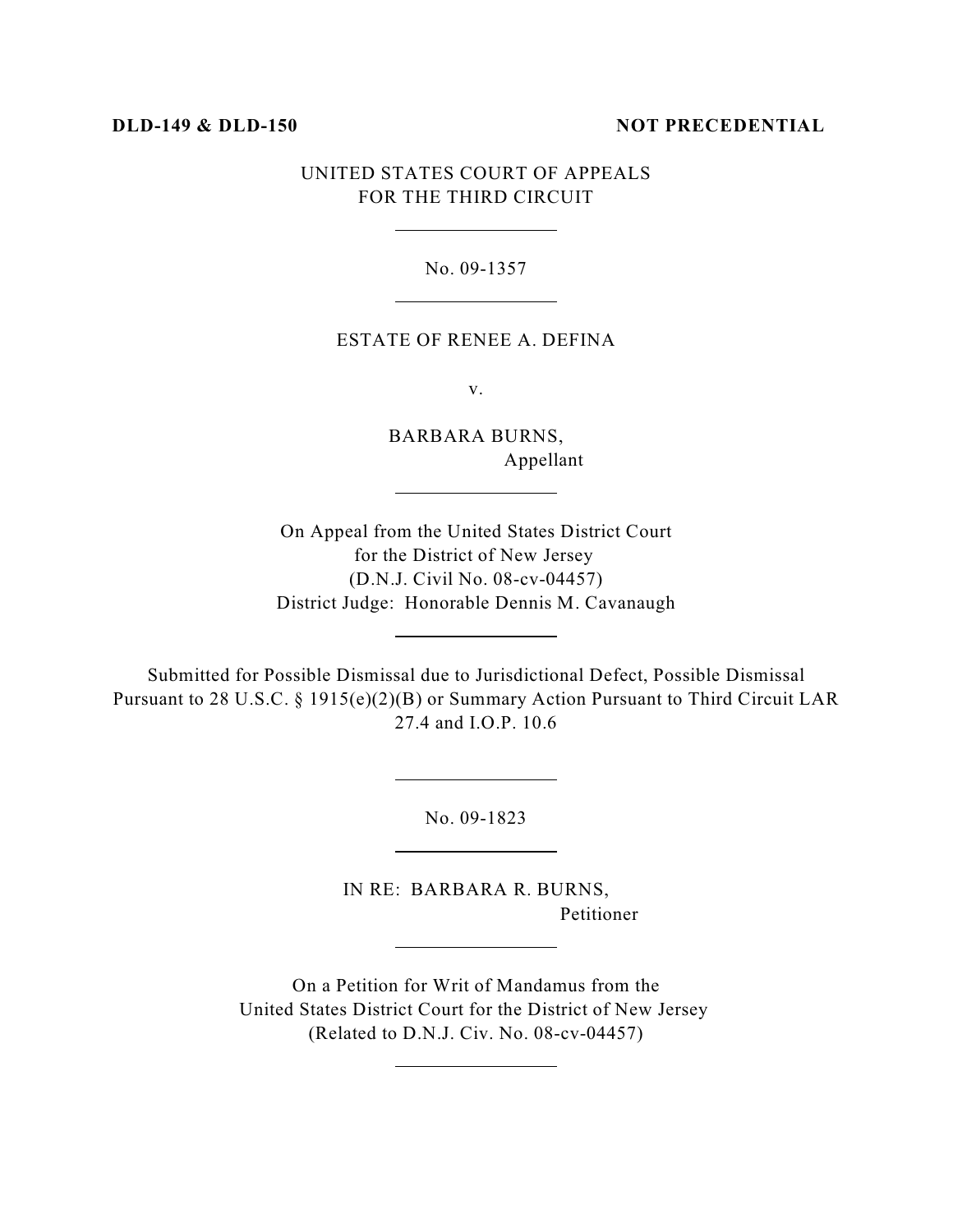# Submitted Pursuant to Rule 21, Fed. R. App. P. April 2, 2009

#### Before: BARRY, AMBRO and SMITH, Circuit Judges

(Opinion filed May 21, 2009)

 $\overline{a}$ 

 $\overline{a}$ 

#### OPINION

### PER CURIAM

Barbara Burns, proceeding pro se, appeals an order of the District Court remanding an action filed against her to New Jersey state court. Burns also has filed a petition for a writ of mandamus or prohibition seeking to compel the District Court to entertain the action, which she removed from state court. The appeal and petition have been consolidated for disposition. Because we lack jurisdiction to review the District Court's remand order, we will dismiss both Burns's appeal and her petition.

The Estate of Renee A. DeFina, through its executor, filed an action against Burns in New Jersey state court to determine the parties' interests in a condominium. The Estate sought the discharge of a lis pendens that Burns had filed against the title to the property. The Estate also sought an order directing Burns to remove her personal property from the condominium. Burns removed the action to District Court pursuant to 28 U.S.C. § 1441(a) based on diversity jurisdiction. The District Court remanded the action to state court, concluding that Burns had not established diversity jurisdiction. Burns filed a motion for reconsideration, which the District Court denied. Although Burns asserted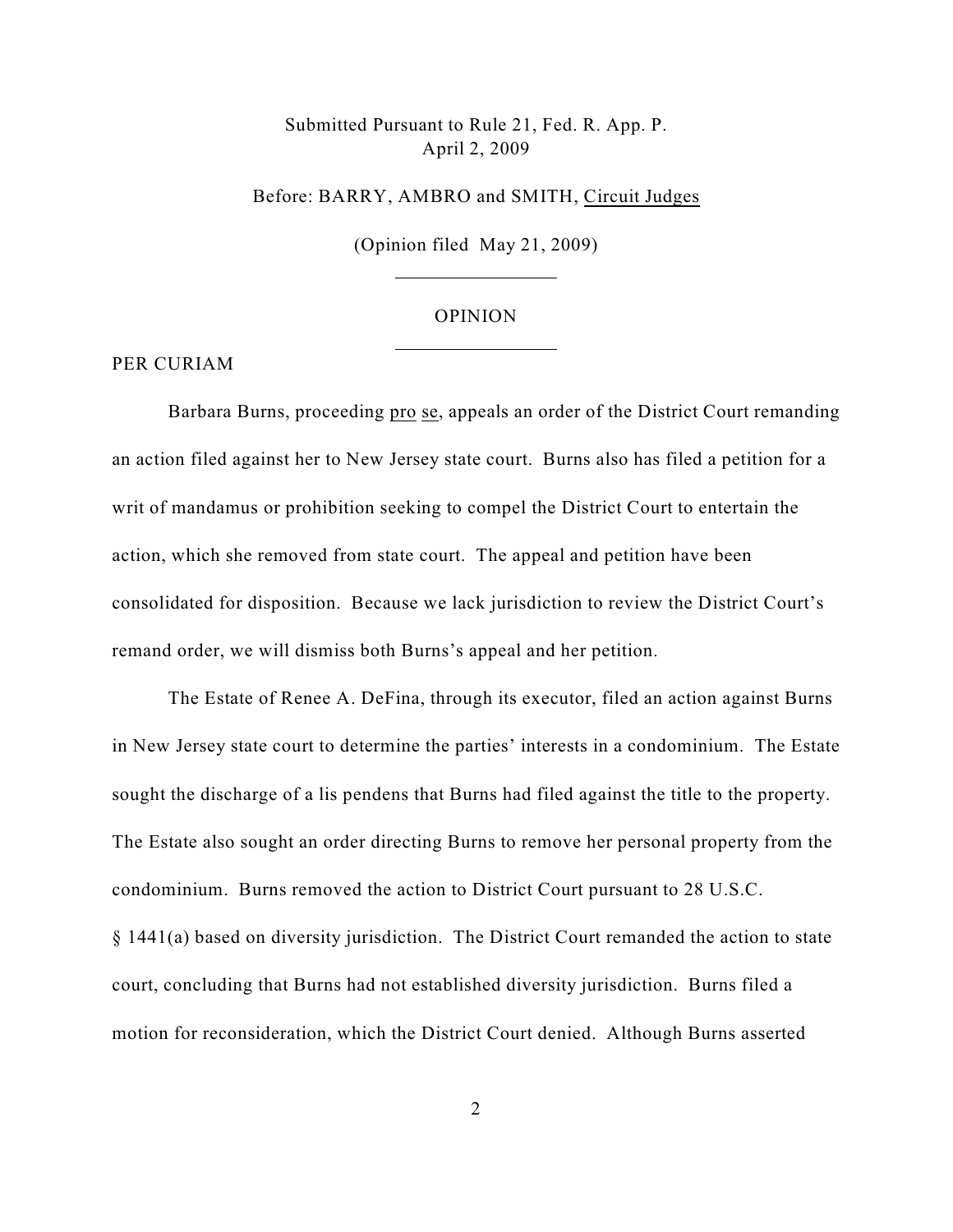that she lived in Minnesota, the District Court found that Burns had established a domicile in New Jersey, the same state of citizenship as the Estate. Burns appealed and also filed a petition for a writ of mandamus or prohibition seeking review of the remand order.

Under 28 U.S.C. § 1447(c), the district court shall remand a case removed from state court if at any time before final judgment it appears that the district court lacks subject matter jurisdiction. Section 1447(d) bars review of remand orders that are made under § 1447(c) and invoke the grounds specified therein, unless the order remanded the case to the state court from which it was removed pursuant to 28 U.S.C. § 1443. Feidt v. Owens Corning Fiberglass Corp., 153 F.3d 124, 126 (3d Cir. 1998).<sup>1</sup> This bar applies not only to direct appeals of such orders, but also to petitions for writs of mandamus or prohibition seeking review of a remand order. Thermtron Products Inc. v. Hermansdorfer, 423 U.S. 336, 343 (1976), abrogated on other grounds, Quackenbush v. Allstate Inc. Co., 517 U.S. 706 (1996); Feidt, 153 F.3d at 126.

Here, the District Court's remand order was based on its lack of subject matter jurisdiction. We are thus precluded from reviewing the order pursuant to 28 U.S.C. § 1447(d). Although Burns asserts in her response to possible dismissal of her appeal that

<sup>&</sup>lt;sup>1</sup> Section 1447(d) provides that "[a]n order remanding a case to the State court from which it was removed is not reviewable on appeal or otherwise, except that an order remanding a case to the State court from which it was removed pursuant to section 1443 of this title shall be reviewable by appeal or otherwise." 28 U.S.C. § 1447(d).